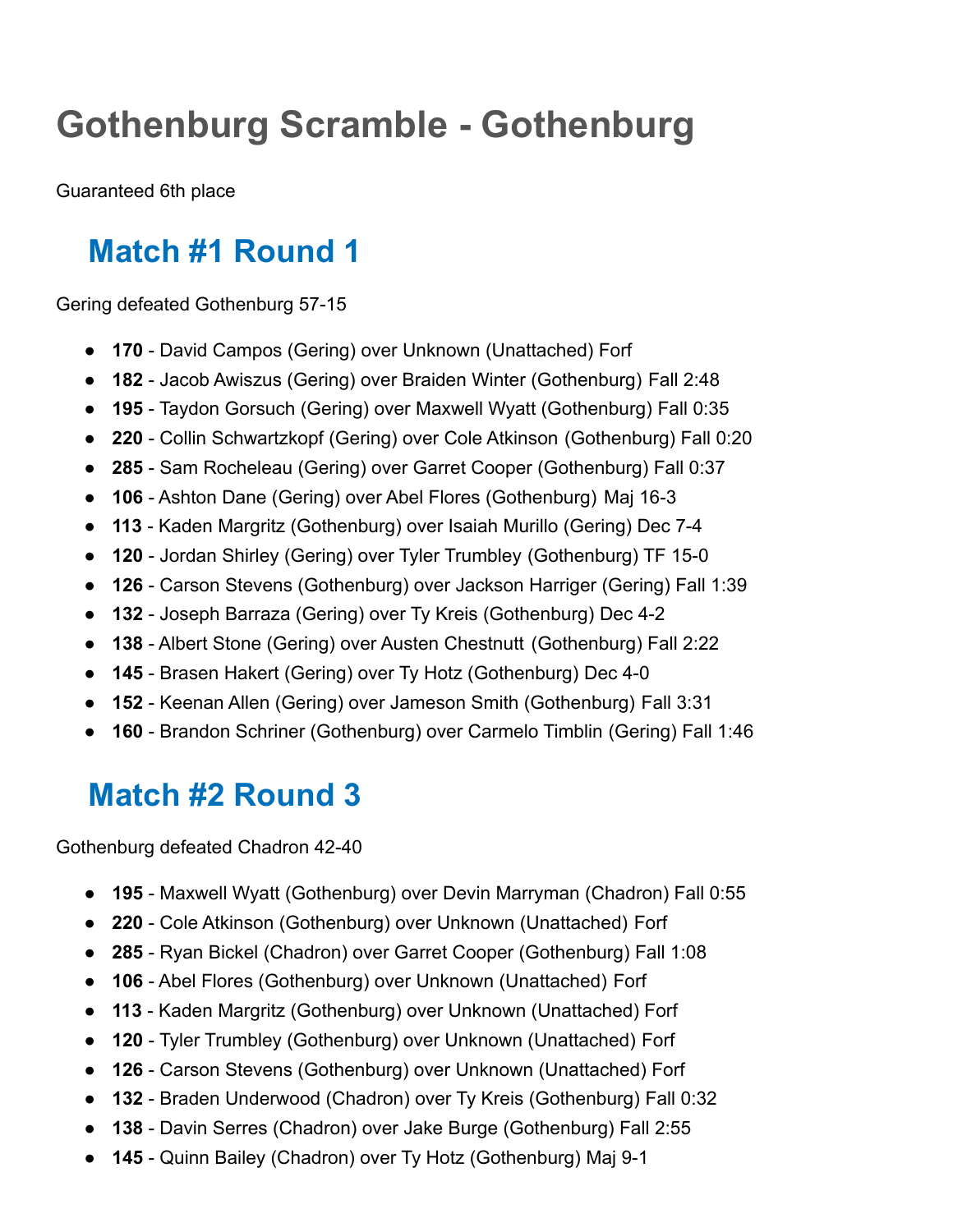- **152** Jameson Smith (Gothenburg) over Zane Cullers (Chadron) Fall 1:25
- **160** Greg Johns (Chadron) over Brandon Schriner (Gothenburg) Fall 0:49
- **170** Dalton Stewart (Chadron) over Unknown (Unattached) Forf
- **182** Rhett Cullers (Chadron) over Braiden Winter (Gothenburg) Fall 1:20

### **Match #3 Round 4**

Colby defeated Gothenburg 44-33

- **220** Cole Atkinson (Gothenburg) over Unknown (Unattached) Forf
- **285** Logan Haggard (Colby) over Garret Cooper (Gothenburg) Fall 0:11
- **106** Dawsen Degood (Colby) over Abel Flores (Gothenburg) Dec 7-2
- **113** Kaeden McCarty (Colby) over Kaden Margritz (Gothenburg) TF 17-2
- **120** Tyler Trumbley (Gothenburg) over Simon Salcido (Colby) Fall 1:51
- **126** Carson Stevens (Gothenburg) over Unknown (Unattached) Forf
- **132** Tucker Wark (Colby) over Ty Kreis (Gothenburg) Fall 1:35
- **138** Conner Lanning (Colby) over Austen Chestnutt (Gothenburg) Fall 2:17
- **145** Ty Hotz (Gothenburg) over Cai Lanning (Colby) Fall 3:10
- **152** Jameson Smith (Gothenburg) over Esteban Alvarado (Colby) Fall 2:52
- **160** Tyler Voss (Colby) over Brandon Schriner (Gothenburg) Fall 1:14
- **170** Caleb Hill (Colby) over Unknown (Unattached) Forf
- **182** Maxwell Wyatt (Gothenburg) over Cameron Lilly (Colby) Dec 9-4
- **195** Colin Carroll (Colby) over Braiden Winter (Gothenburg) Fall 0:32

### **Match #4 Round 5**

Gothenburg received a Bye

#### **Match #5 5th Place Match**

Sidney defeated Gothenburg 54-27

- **106** Abel Flores (Gothenburg) over Quinn Arellano (Sidney) Fall 0:44
- **113** Kaden Margritz (Gothenburg) over Dru Weimer (Sidney) Fall 0:28
- **120** Chance Houser (Sidney) over Tyler Trumbley (Gothenburg) Fall 0:58
- **126** Austin Munier (Sidney) over Christopher Flores (Gothenburg) Fall 1:49
- **132** Kole Houser (Sidney) over Ty Kreis (Gothenburg) Fall 0:49
- **138** Colby Langley (Sidney) over Jake Burge (Gothenburg) Fall 1:18
- **145** Julian Maytorena (Sidney) over Ty Hotz (Gothenburg) Fall 3:00